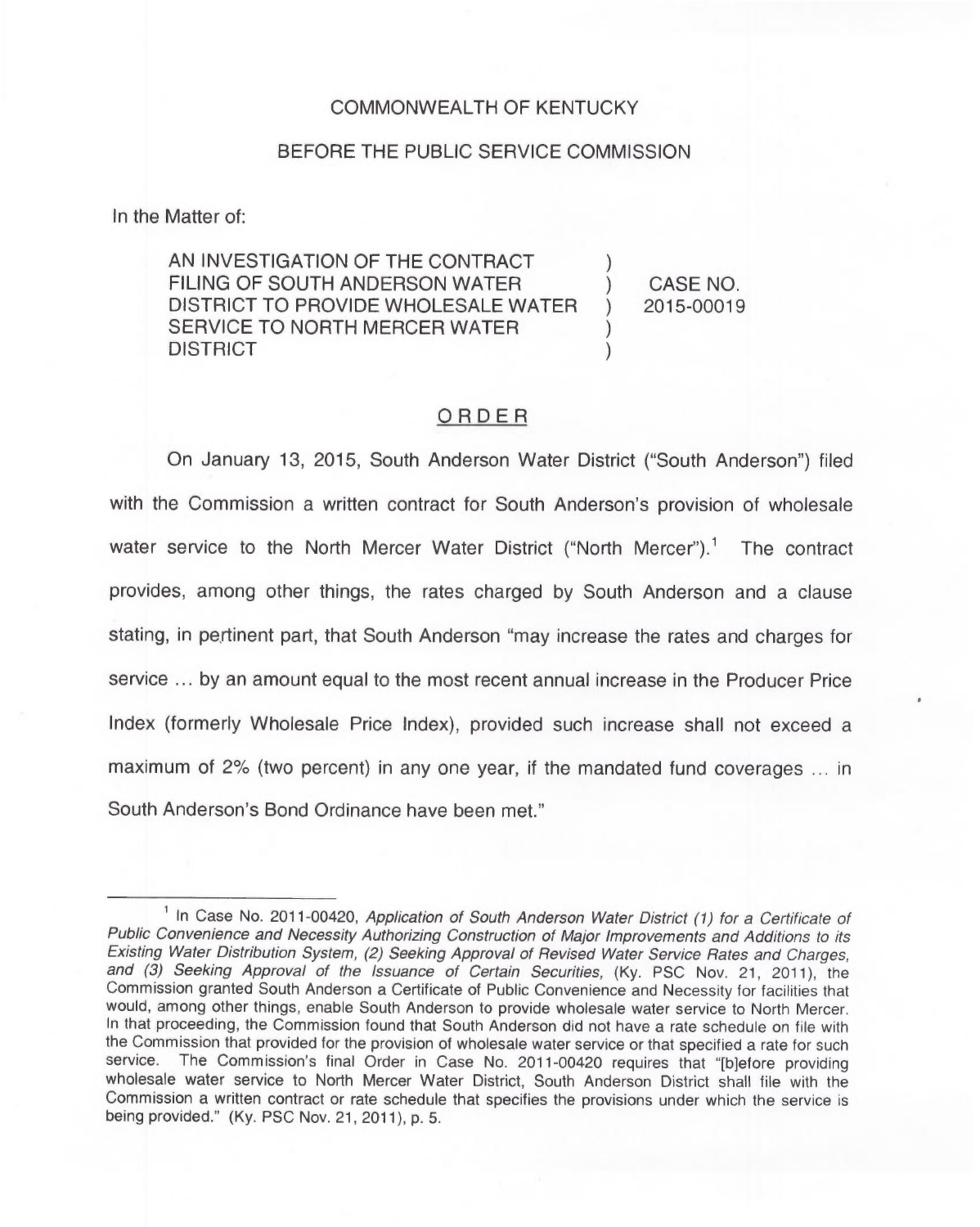Having considered the contract and being otherwise sufficiently advised, the Commission finds that, pursuant to KRS 278.260(1), an investigation is necessary to determine the reasonableness of the contract. The Commission recognizes that South Anderson and North Mercer have agreed to the contract, but the principal focus of our investigation is on the proposed option though which South Anderson may increase rates based upon an index.

The Commission further finds that North Mercer, as a party to the proposed contract, has a significant interest in this proceeding and its presence in this proceeding will likely lead to presentation of issues or development of facts that will assist the Commission in fully considering the matter without unduly complicating or disrupting this proceeding and should therefore be made a party to this proceeding.

IT IS THEREFORE ORDERED that:

1. Pursuant to KRS 278.260(1), an investigation is necessary to determine the reasonableness of the contract.

2. North Mercer is granted full intervention status in this proceeding.

3. South Anderson shall file with the Commission, no later than 14 days from the date of this Order, the responses to the requests for information listed in the Appendix to this Order.

4. a. Responses to requests for information shall be appropriately bound, tabbed and indexed and shall include the name of the witness responsible for responding to the questions related to the information provided, with copies to all parties of record and ten copies to the Commission.

-2- Case No. 2015-00019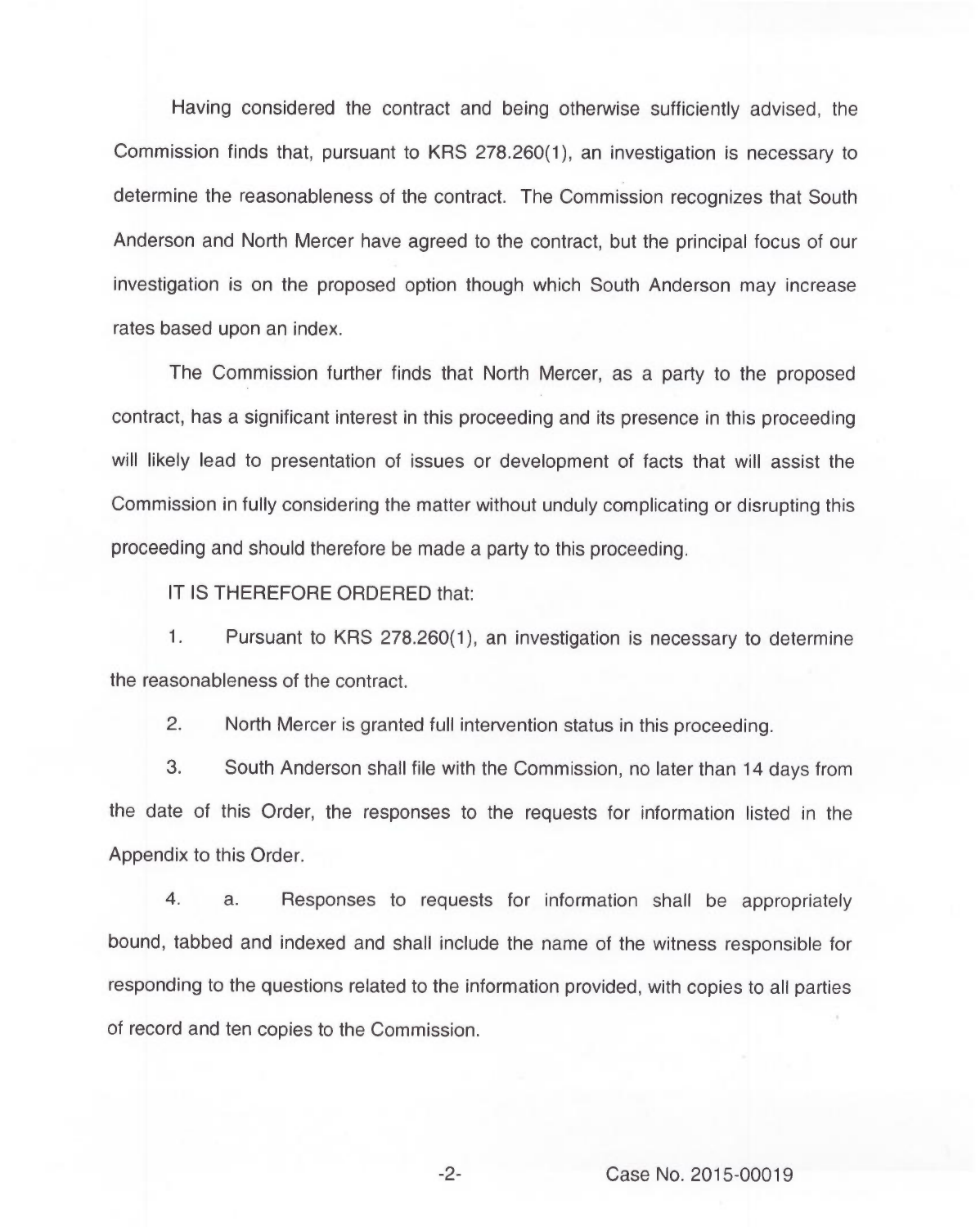b. Each response shall be answered under oath or, for representatives of a public or private corporation or a partnership or association or a governmental agency, be accompanied by a signed certification of the preparer or person supervising the preparation of the response on behalf of the entity that the response is true and accurate to the best of that person's knowledge, information, and belief formed after a reasonable inquiry.

c. <sup>A</sup> party shall make timely amendment to any prior responses if it obtains information which indicates that the response was incorrect when made or, though correct when made, is now incorrect in any material respect.

d. For any request to which a party fails or refuses to furnish all or part of the requested information that party shall provide a written explanation of the specific grounds for its failure to completely and precisely respond.

e. Careful attention should be given to copied material to ensure that it is legibile. When the requested information has been previously provided in this proceeding in the requested format, reference may be made to the specific location of that information in responding to this request.

f. <sup>A</sup> party filing a paper containing personal information shall, in accordance with 807 KAR 5:001, Section 4(1), encrypt or redact the paper so that personal information cannot be read.

5. At any hearing in this matter, neither opening statements nor summarization of direct testimony shall be permitted.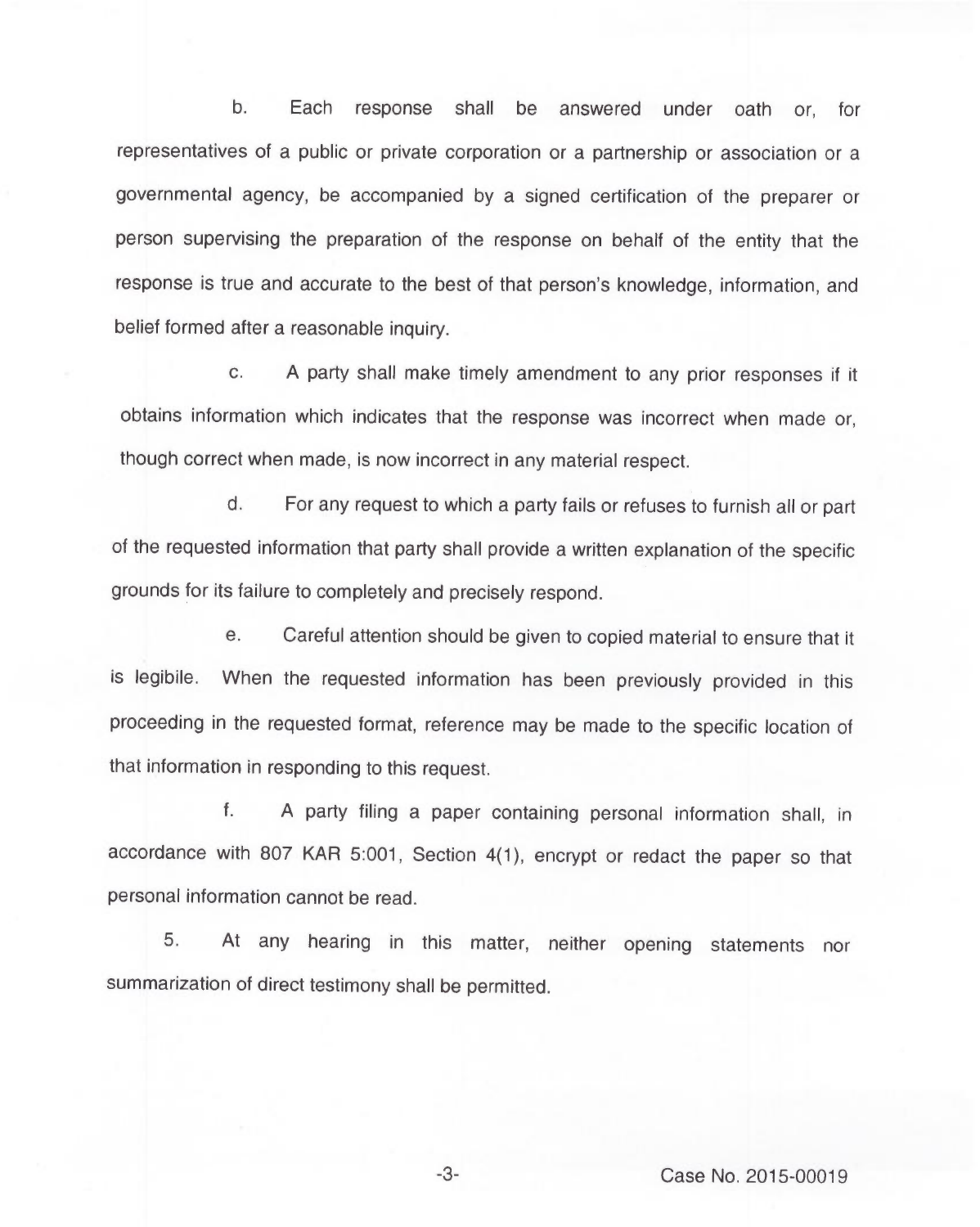6. Motions for extensions of time with respect to the schedule herein shall be made in writing and will be granted only upon a showing of good cause.

7. All documents that this Order requires to be filed with the Commission shall be served upon all other parties.

8. Nothing contained herein shall prevent the Commission from entering further Orders in this matter.

> By the Commission ENTERED **JAN 2 0 2015** KENTUCKY PUBLIC SERVICE COMMISSION

**ATTES** Executive Director

Case No. 2015-00019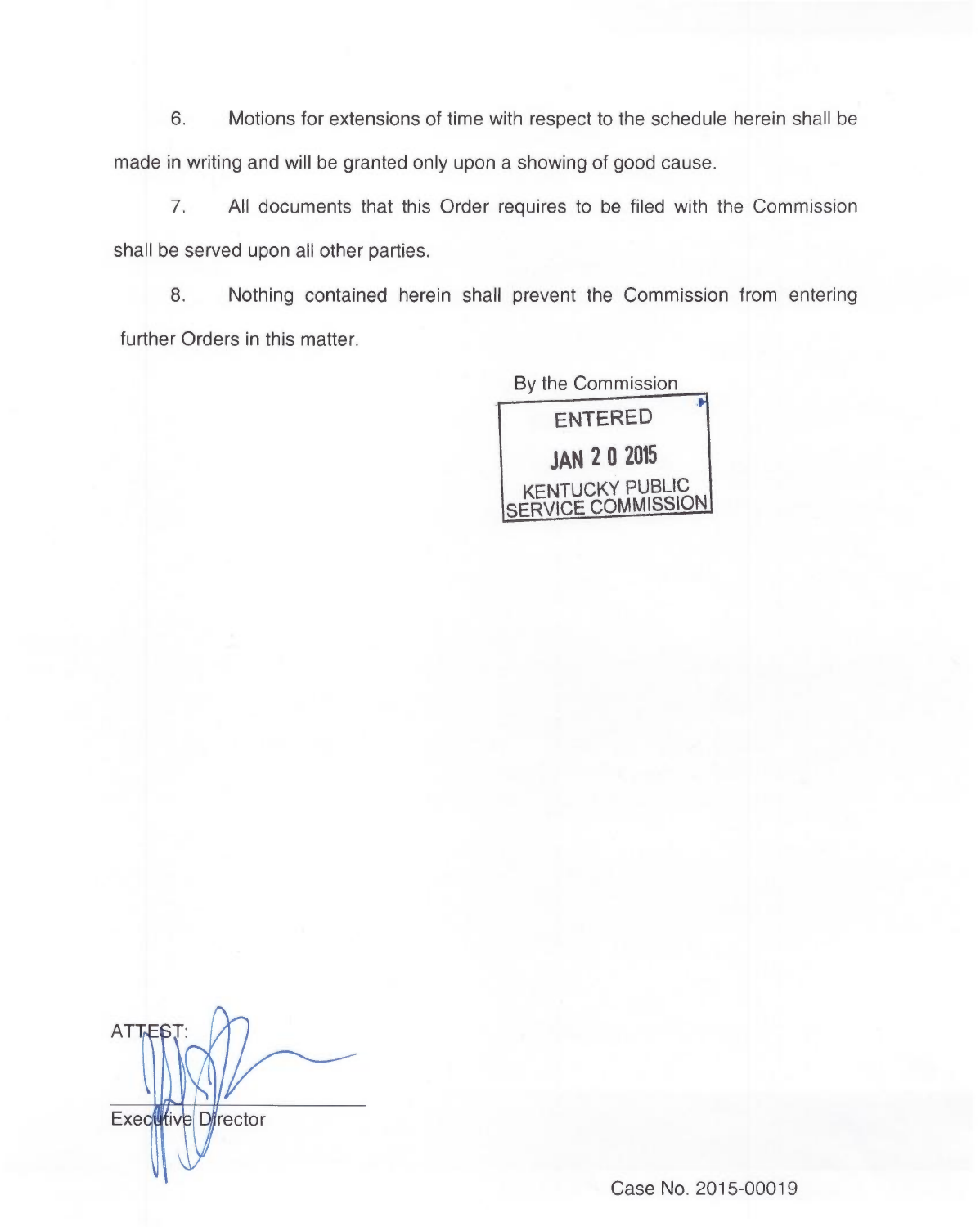#### APPENDIX

# APPENDIX TO AN ORDER OF THE KENTUCKY PUBLIC SERVICE COMMISSION IN CASE NO. 2014-00194 DATED JAN 2 0 2015

1. On what date did South Anderson complete construction of its connection to North Mercer for the purpose of selling water to North Mercer?

2. On what date did South Anderson begin selling water to North Mercer?

3. Provide a schedule showing, for each month since South Anderson began selling water to North Mercer, the monthly quantity of water sold to North Mercer and the corresponding amount billed for the water sold.

4. Identify the location of each interconnection between the South Anderson and North Mercer systems. For each interconnection, state the number and size of meters through which service is provided.

5. Refer to part-2(C) of the September 19, 2012, Agreement ("2012 Agreement") between South Anderson and North Mercer at page 3 of 7, which states that "South Anderson, while Municipal Water Bonds remain outstanding and unpaid, may increase the rates and charges for services of the South Anderson annually by an amount equal to the most recent annual increase in the Producer Price Index (formerly Wholesale Price Index), provided such increase shall not exceed a maximum of 2% (two percent) in any one year, if the mandated fund coverages set forth above in South Anderson's Bond Ordinances have been met."

a. State the current rate that South Anderson applies to North Mercer's water purchases from South Anderson.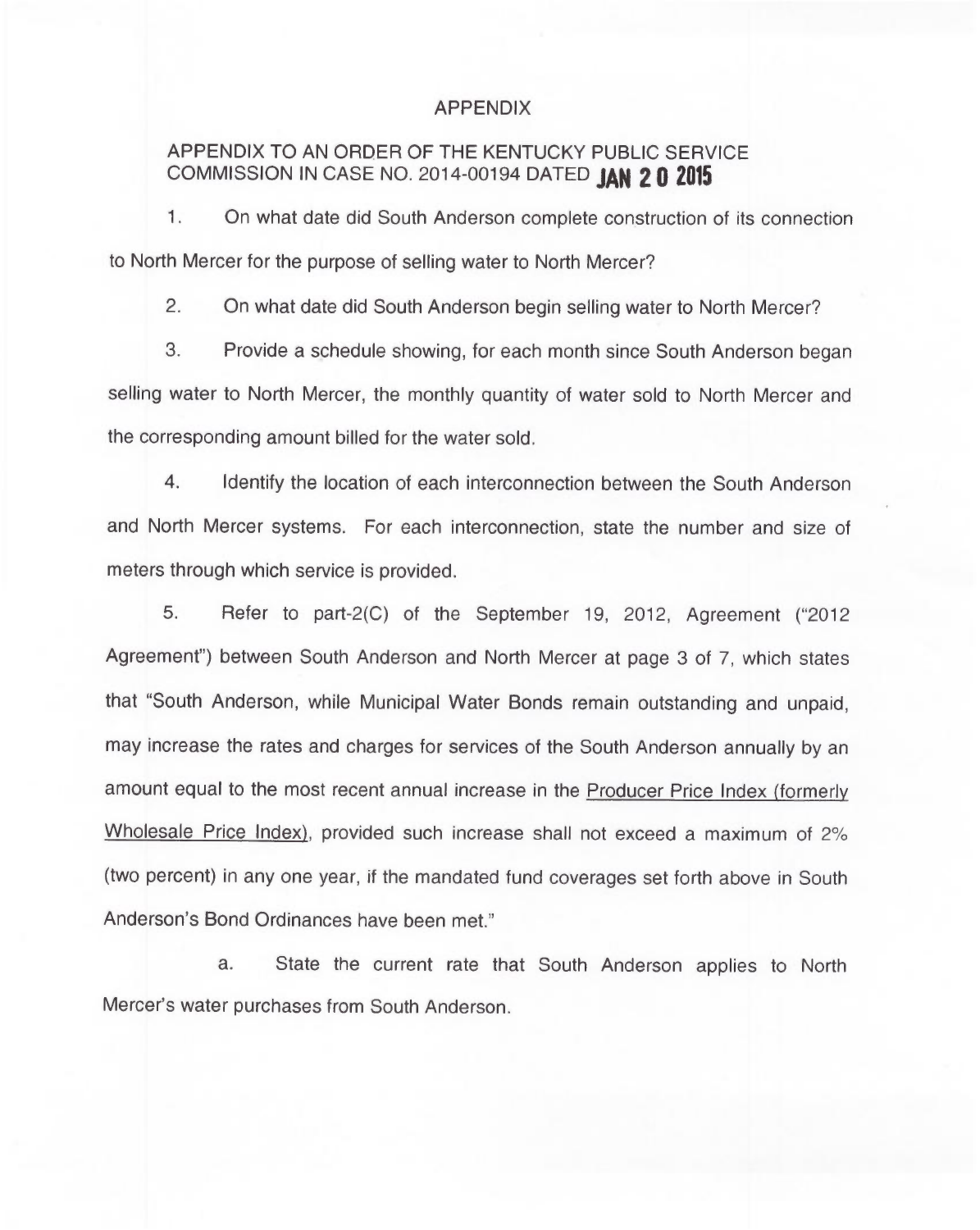b. State whether South Anderson has sought to increase the rates stated in parts-(1)(C)(a) & (b) of the 2012 Agreement. If so, for each increase, state the date and amount of the increase.

c. State whether South Anderson has provided North Mercer with notice of an intent to increase the rates pursuant to part-(2)(C) of the 2012 Agreement. If so, for each notice, provide a copy of the notice.

d. State the current rate that South Anderson uses for service to North Mercer.

6. Explain why South Anderson chose to rely upon the Producer Price Index as a measure in determining the amount of a possible annual rate increase.

7. Provide the Producer Price Index information for the period of September 1, 2012, to date, and state the amounts that South Anderson identified and used as the "most recent annual increase" since September 1, 2012, for purposes of part-(2)(C) of the 2012 Agreement.

8. State whether there have been any amendments to the 2012 Agreement. If so, provide a copy of each amendment.